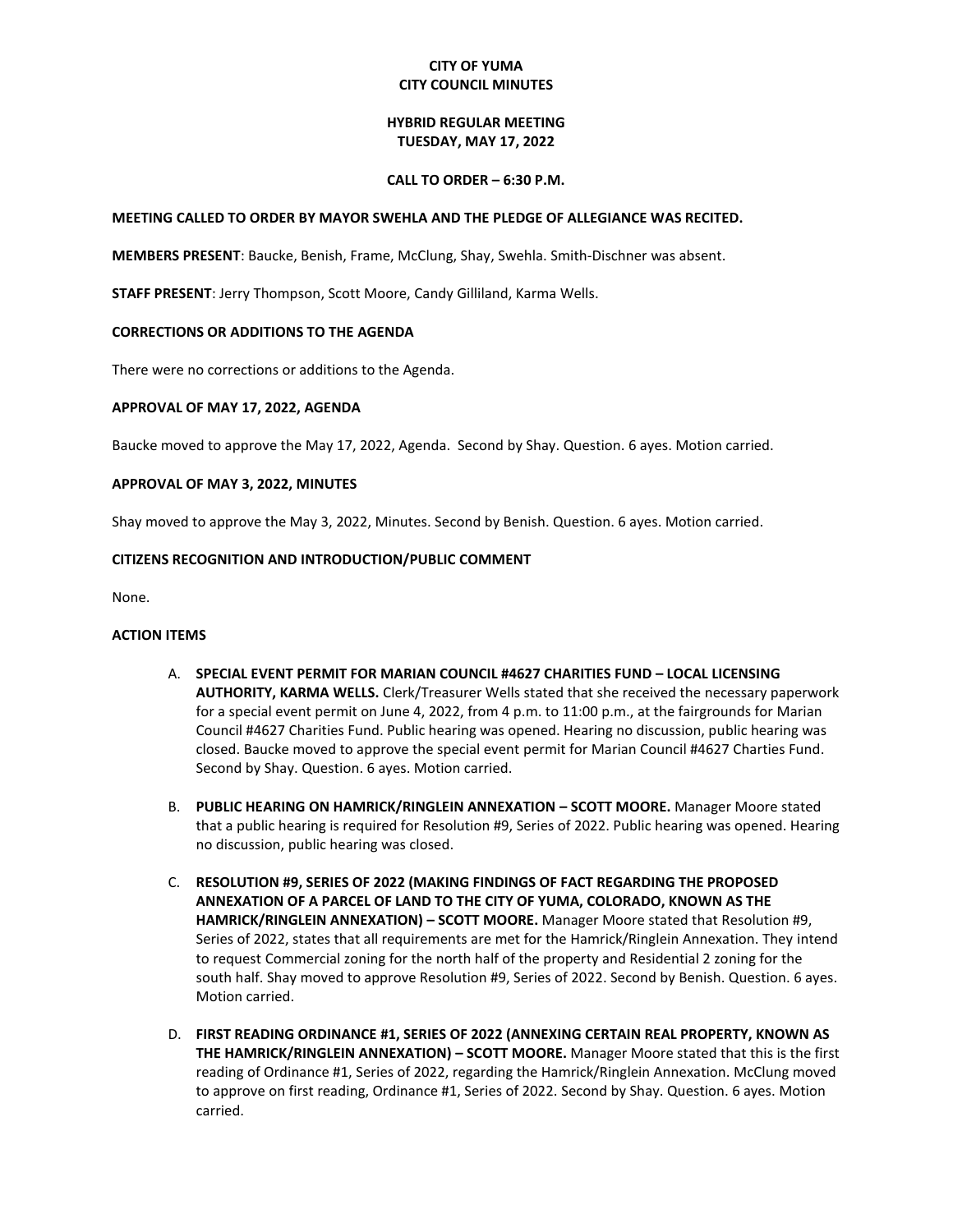- E. **YUMA HOOPSTERS – HEAT IN THE STREET 3 ON 3 BASKETBALL TOURNAMENT – SCOTT MOORE.** Manager Moore has received all of the necessary paperwork from the Yuma Hoopsters to hold their second annual Heat in the Street 3 on 3 Basketball Tournament. It will be held on June 12, 2022, from 7 a.m. to 9 p.m. on Park Avenue. They are expecting around 600 people throughout the day. City staff has no issues with the event. Baucke moved to approve the Yuma Hoopsters tournament on Park Avenue. Second by Benish. Question. 6 ayes. Motion carried.
- F. **YDH FUN RUN EVENT – SCOTT MOORE.** Manager Moore stated that he has received the necessary paperwork for Yuma District Hospital to hold a Fun Run event at the Health Park Trail. It will be held on June 4, 2022, from 8 a.m. to 3 p.m. Ms. Terri Wall was present to answer questions. Baucke moved to approve the Yuma District Hospital Fun Run. Second by Frame. Question. 6 ayes. Motion carried.
- G. **LIQUOR LICENSE RENEWAL FOR HIGH PLAINS RECREATION – LOCAL LICENSING AUTHORITY, KARMA WELLS.** Clerk/Treasurer Wells has received the necessary paperwork for the renewal of the liquor license for High Plains Recreation. There have been no issues with the Police Department. Baucke moved to approve the liquor license renewal for High Plains Recreation. Second by McClung. Question. 6 ayes. Motion carried.
- H. **FAA APPLICATION FOR GRANT FOR SECURITY FENCING – SCOTT MOORE.** Manager Moore stated that we will be receiving \$110,000 this year from the FAA Covid grant. We will receive the same amount for the next 5 years. The new fuel farm at the airport is required to have a fence around it, so we would like to use the funds to put up that fencing, plus additional fencing on the south end of the airport. Mr. Mike Beckoff, an airport engineer with Armstrong Consultants, was present to explain the project and answer questions. Shay moved to approve the FAA application for the grant for security fencing. Second by Benish. Question. 6 ayes. Motion carried.
- I. **APPROVAL OF BILLS – KARMA WELLS.** Clerk/Treasurer Wells provided Council with an additional list of bills. Shay moved to approve the bills. Second by Baucke. Question. 6 ayes. Motion carried.
- J. **PURCHASES IN EXCESS OF \$5,000 – SCOTT MOORE.** Manager Moore stated that there were no purchases in excess of \$5,000.

# **ADDITIONAL BUSINESS**

None.

# **REPORTS**

# **CITY MANAGER, SCOTT MOORE**

Manager Moore stated that this spring cleanup is going in the record books as the longest to complete with the most tonnage of items picked up in the history of Yuma. It took 3 weeks to complete. Now that the cleanup is finished, street sweeping is back on its normal schedule.

The faulty valve at the WWTP has been repaired. It has been backfilled to within a few feet. Concrete Specialties is completing their work. We don't have the total cost yet, but it will be under the maximum of \$60,000.

#### **CITY CLERK/TREASURER, KARMA WELLS**

CML has provided a packet of information for the newly elected Council Members.

The CML meeting will be held in Yuma on May 26, 2022, at the Club.

We have hired new employee, Stacie Juarez, to work in the Clerk's office and at the Community Center. She will work 2 or 3 hours in the morning at the Community Center and then spend the rest of her day in the Clerk's office.